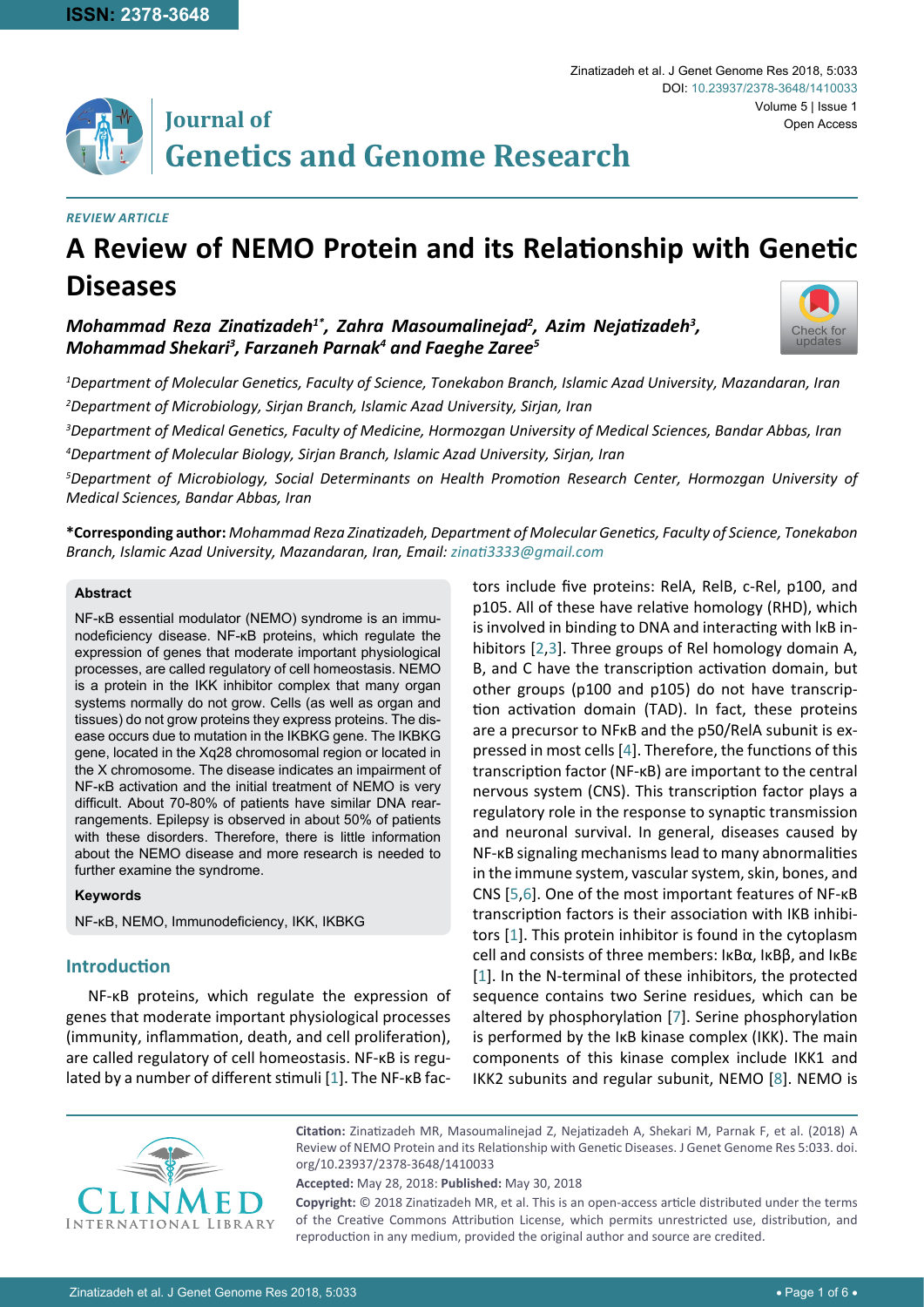a binding domain (NBD) containing the IKK interaction sequence in the N-terminal, NEMO ubiquitin binding in the mid-section, and the Z-finger (ZF) structure in the C-terminal [\[9](#page-4-13)].

IKBKG mutations and NEMO defect were first detected in 1999. This syndrome is a genetic mutation associated with the defect of the NEMO protein which many organ systems normally do not grow including immune deficiency. The NEMO syndrome is a disease caused by genetic mutations in the X-linked gene. The syndrome is observed in different people in different ways. The most common symptoms are skin disease and bacterial infections [\[1\]](#page-4-5). NEMO is an IKK regulatory subunit that has affinity to polyubiquitinated chains and leads to the use of upstream activators and catalytic IKK activity. Cells that do not activate NEMO NF-κB are eliminated through the main pathway [[10](#page-4-14)].

#### **Genetic Diseases Associated with NEMO**

#### **Bloch-Siemens syndrome**

**Clinical features:** Bloch-Siemens syndrome is a genetic disease associated with chromosome X that occurs in males at an early stage of development and is fatal before the second trimester. But in females, due to the inactivation of chromosome X, the reduction of genetic defects and pathology is more severe and variable [\[1,](#page-4-5)[11,](#page-4-15)[12\]](#page-4-16).

One of the most common features of this syndrome is the presence of severe dermatosis, which often begins two weeks after birth and lasts for months and years. In this disease, the first symptoms are whiteness of skin and inflammatory response. Afterward, hyperkeratoscopic lesions are created (the melanin uptake eliminates parts of the hyperpigmentation). Then, there are the lines of Blaschko, which often disappear in the second decade, but it is possible to observe skin allergies and lack of hair follicle in adults. The patients can suffer from dental, ocular, skin, and nervous problems, as well as nerve dystrophy in very rare cases. More than 80% of patients are observed to have inappropriate, incomplete, or excess teeth [\[13](#page-4-8)]. Approximately 35% of patients have eye problems mostly abnormalities of the retina; in certain cases, acute blindness may occur [\[14](#page-4-9)]. Neurological abnormalities are found in about 30% of these patients. Problems like epilepsy, skin disease, hemiparesis, cerebellar ataxia, microsphere, mental retardation, and spasticity in early life are associated with rare cases of CNS disorders and can be fatal. Seizures caused by severe cerebrovascular injury cause thalamus bleeding, ischemia, and necrosis in both hemispheres [[15\]](#page-4-10).

## **Genetics and Mutations in NEMO**

The Bloch-Siemens encoding gene is located in the chromosomal region Xq28 [[16\]](#page-4-11). NEMO is in a position where its gene is mutated. PCR analysis of the NEMO gene in male IP (Incontinentia Pigmenti)-embryonic cells reveals a lack of proliferative fragments of exon 10-4 [\[17](#page-4-12)]. About 70-80% of patients suffer from loss of exon NEMOdel. This process results from nonallelic homologous recombination (NAHR) between two sequences of MER67B at the upstream of exon 4 and downstream of exon 10 NEMO (Figure 1) [[1](#page-4-5)].



**Figure 1:** DNA rearrangements of the NEMO and ψ-NEMO loci. In the upper part of the figure, the genomic organization of the NEMO gene and the pseudogene ψ-NEMO (IP locus) is shown together with the genomic organization of the neighboring gene G6PD, which shares promoter elements with NEMO. In the lower part of the figure are shown the main rearrangements occurring in the IP locus. Among them is the recurrent one that deletes exon 4-10 of NEMO in approximately 70% of IP patients (Red frame) [[1\]](#page-4-5).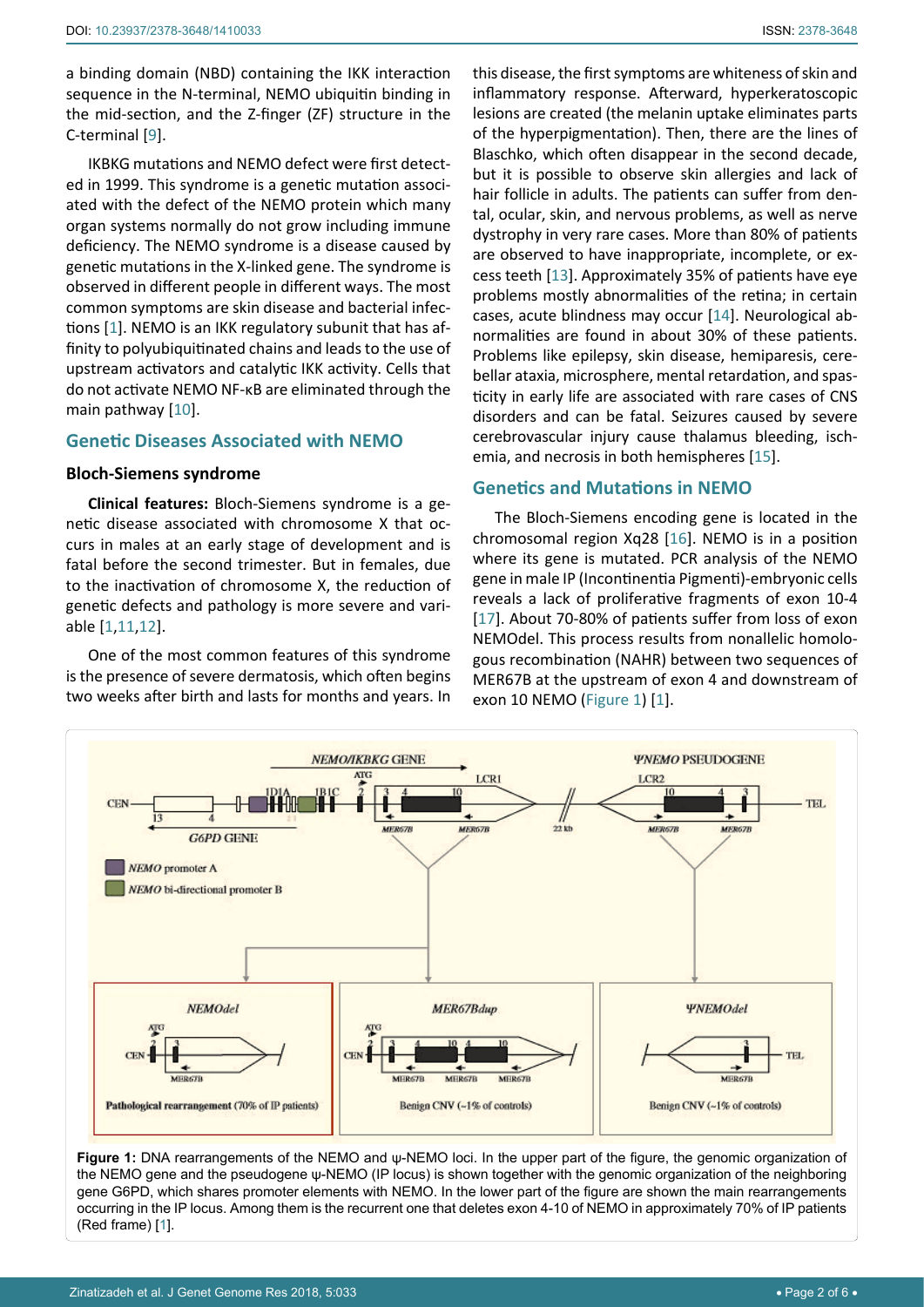The NEMO map or IP location in the centromeric region overlaps with the glucose-6-phosphate dehydrogenase (G6PD) gene. The promoter region protected in these two genes is Promoter B. But the special promoter for NEMO is Promoter A [\[18](#page-4-22)]. In the telomeric region, NEMO is in the part of 35/7 kb, which has a low or non-functional copy called pseudoNEMO (ψ-NEMO). The two LCRs-functional gene (LCR1) and false gene expression (LCR2) are homologous and susceptible to recombination. Evidence suggests that the IP gene site undergoes NAHR production, pathological rearrangement (NEMOdel), or MER67Bdup and pseudoNEMOdel (Figure 2) [[1,](#page-4-5)[18](#page-4-22)].

Also, some other findings indicate that pseudoNE-MOdel and MER67Bdup variants are known as risk alleles for the IP [\[1](#page-4-5)]. Findings by Ardia, et al. show the sequencing exchange between LCR1 and LCR2, which refers to the occurrence of inverse events from the opposite direction. Additionally, evidence suggests that recombination by NAHR takes place between the two LCRs. Polymorphic changes in pseudoNEMOdel or its point mutation causes pathogenic IP mutations [\[19](#page-4-17)- [21\]](#page-4-18). The rearrangements include the removal of NEMO and ψ-NEMO and G6PD. In some cases, NHEJ (non-homologous end-joining) is shown to produce benign and pathologic alleles, NHEJ, and the Alu-Alu recombination. NEMO reinsertion in IP leads to short versions of NEMO [[19,](#page-4-17)[21,](#page-4-18)[22\]](#page-4-19).

There is an exception namely microdeletion (deletion of the amino acid K90). The mutation in K90 is associated with intense IP status, which is not necessary for the interaction of NEMO with catalytic subunits of the IKK. However, the deletion of aa in this section is sufficient to disrupt the amino acids E89, F92, and L93 and the remaining D738, T735, and F734 (IKK2). It is worth noting that there are a few missense mutations in the NEMO of these patients (Figure 3) [\[23,](#page-4-20)[24](#page-4-21)]. The mutation in the A323P causes the development of IP and CNS disorders. There is evidence that these mutations affect the signaling pathways of NF-κB. The mutation in E57K



**Figure 2:** Chromosomal deletions affecting the NEMO gene in IP. The various deletions that have been identified are compiled. In several instances, G6PD is also affected. The largest one identified so far (deletion IP-48) also eliminates ψ-NEMO [[1](#page-4-5),[18\]](#page-4-22).



**Figure 3:** NEMO missense mutations and short internal deletions of NEMO found in pathology. Red arrows indicate IPrelated missense mutations, green arrows indicate EDA-ID-related missense mutations, blue arrows indicate OL-EDA-IDrelated missense mutations, and gray arrows indicate ID-related missense mutation. A short internal deletion of NEMO associated with ID is also indicated with a gray bar. Compiled from Refs. [[19](#page-4-17),[37](#page-5-0),[45\]](#page-5-1). Formally and putatively (question mark) demonstrated molecular defects are also indicated.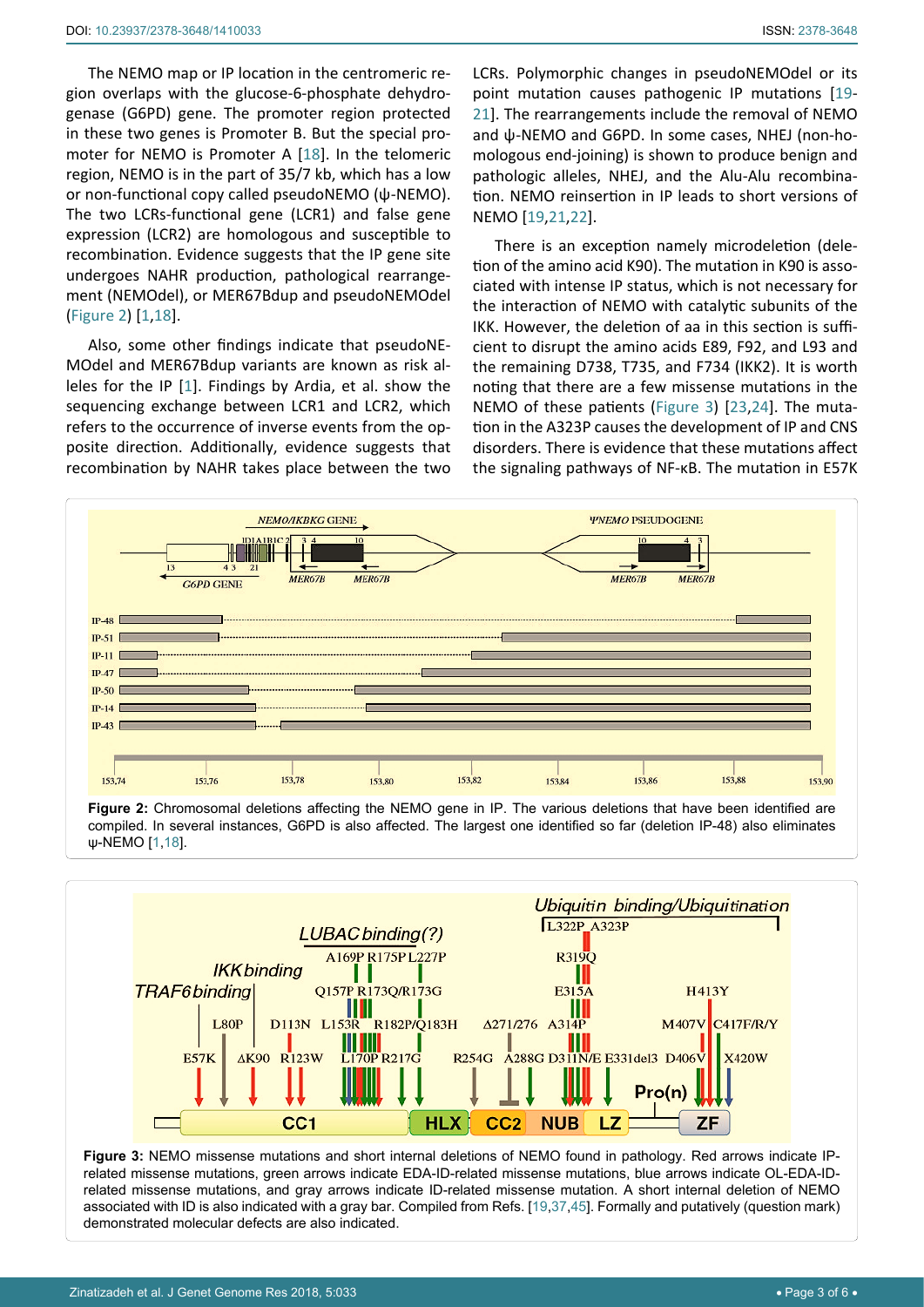stimulates the interaction of NEMO and TRAF6, creating a dual interaction between NEMO and TRAF6, which does not interact with IKK [[1](#page-4-5)[,23](#page-4-20)[,24](#page-4-21)].

### **IP (Incontinentia Pigmenti) Treatment**

Although there are no phenotypic symptoms in these patients, the initial treatment of NEMO is very difficult. As stated above, 70-80% of patients have similar DNA rearrangements.

The statistics show that it only affects 50% of the patients. Epilepsy is observed in about 50% of patients with these disorders. Reports show that appropriate treatments are sometimes ineffective. It should be noted that skin anomalies in the disease of the IP are similar to psoriasis. However, it is not yet clear whether inhibiting a process can lead to the elimination of mutated cells [\[25](#page-4-23)-[27\]](#page-4-24).

## **NEMO-linked Immunodeficiency [NEMO-ID]**

According to findings on mutated NEMO, men with immunodeficiency syndrome are not associated with ectodermal dysplasia (EDA) (Figure 3). These patients do not show a specific infection; therefore, they can be differentiated from EDA-ID patients. At the moment, it is difficult to understand that NEMO mutations do not cause EDA. Mutations that contribute to protein expression have a great impact on cellular immunity. The NEMO frameshift mutation in alanine 37 amino acids is located near methionine 38 and causes immunodeficiency without any symptoms of EDA. However, this problem is interesting because it involves two mutations occurring only in an immunodeficiency, which results in short deletions in 276-271 and 373-353 domain, which have not been determined yet [\[28-](#page-5-2)[33](#page-5-3)].

## **Anhidrotic Ectodermal Dysplasia with Immunodeficiency [EDA-ID]**

As stated, Bloch-Siemens syndrome is due to the lack of NEMO mutation. NEMO hypomorphic mutations cannot completely inhibit NF-κB activation. Evidence suggests that the X-linked pathology is associated with EDA-ID. It affects the male, but in rare cases, it also it affects females that is mildly similar to IP. The characteristics of this disease (EDA-ID) are severe immunodeficiency and skin problems, including problems in teeth, sweat glands, and hair [\[34](#page-5-4)[,35](#page-5-5)].

#### **Clinical Features**

The patients suffer from frequent bacterial and viral infections. The most common pathogens are *S. pneumoniae* and *S. aureus*. In most cases, chronic mycobacterial infections are observed, and some of these patients also suffer from HSV encephalitis [[1\]](#page-4-5). The disease is associated with poor prognosis and progress. It stimulates adaptive immunity in some patient; defects in the production of specific antibodies have been observed in hyper IgM syndrome [\[36](#page-5-6)[,37](#page-5-0)].

Defective cell B causes CD40 disorder. In rare cases, T-cell deficiency has been reported, which affects mycobacterial infections as well as viruses. However, its molecular and clinical diagnosis is difficult [\[38\]](#page-5-7). Colon inflammation has been reported in some EDA-ID patients. The disease is similar to Crohn's disease, but it is still unclear whether it is due to mycobacteria or whether EDA-ID causes a defect in the Nod2 signaling pathway. Also, this EDA-ID leads to problems such as pale hair, lack of eyebrows and eyelashes, severe oligodontia, and the absence or reduction of sweat [[1](#page-4-5),[39](#page-5-8)[-42](#page-5-9)]. Studies using biochemical analysis show that these abnormalities lead to a mutation in the signaling pathway of ectodysplasin EDA receptor, which is related to EDA. The receptor of edema ectodysplasin is bound to IKK/NF-κB by NEMO. The OL-EDA syndrome is one of the rare cases that causes a defect in the RANK signaling pathway. In fact, this syndrome is caused by disturbances in the signaling pathway of VEGFR3 [\[43](#page-5-10),[44](#page-5-11)].

#### **Genetic and Molecular Aspects of EDA-ID**

NEMO mutations in EDA-ID are more dangerous than IP mutations, and survival rate is lower in males. Hypomorphic mutations show a change in NEMO activity, which indicates heterogeneity of the EDA-ID phenotype. The frameshift and nonsense mutations cause EDA-ID. The mutations in some cases result in the removal of NEMO ZF. In most patients, deletions are seen through missense mutations [[37](#page-5-0),[45,](#page-5-1)[46\]](#page-5-12).

Moreover, the factor that affects the oligomerization and activation of NF-κB is due to a mutation in the EDA-ID or an A288G mutation in the CC2 region of the NEMO [\[47](#page-5-13)]. On the other hand, the mutation associated with OL-EDA-ID or X420W causes severe protein deficiency [\[47](#page-5-13)[,48](#page-5-14)]. However, it is still unclear whether the NEMO expression defect is responsible for the OL-EDA-ID. It is also noteworthy that OL-EDA-ID is due to the Q157P mutation in the NEMO region, leading to EDA-ID or IP.

#### **EDA-ID Treatment**

If the patients become infected, the plasma protein C concentration does not increase (due to a defect in the TLR-signaling pathways); therefore, they should be treated with intravenous antibiotics. The infection in EDA-ID patients can be dangerous; therefore, the recommended method is to restore some protective functions of the allogeneic HSCT. But this method of treatment also has problems and is not always successful. In patients who show bowel inflammation before the transplant, a transplant may worsen the condition [\[47](#page-5-13)[,49](#page-5-15)-[51\]](#page-5-16).

#### **Conclusion**

Diseases of the NEMO mutation indicates an impairment of NF-κB activation. Recent findings indicate that NEMO plays a specific protective role in blood vessels and may lead to IP-related abnormalities in the event of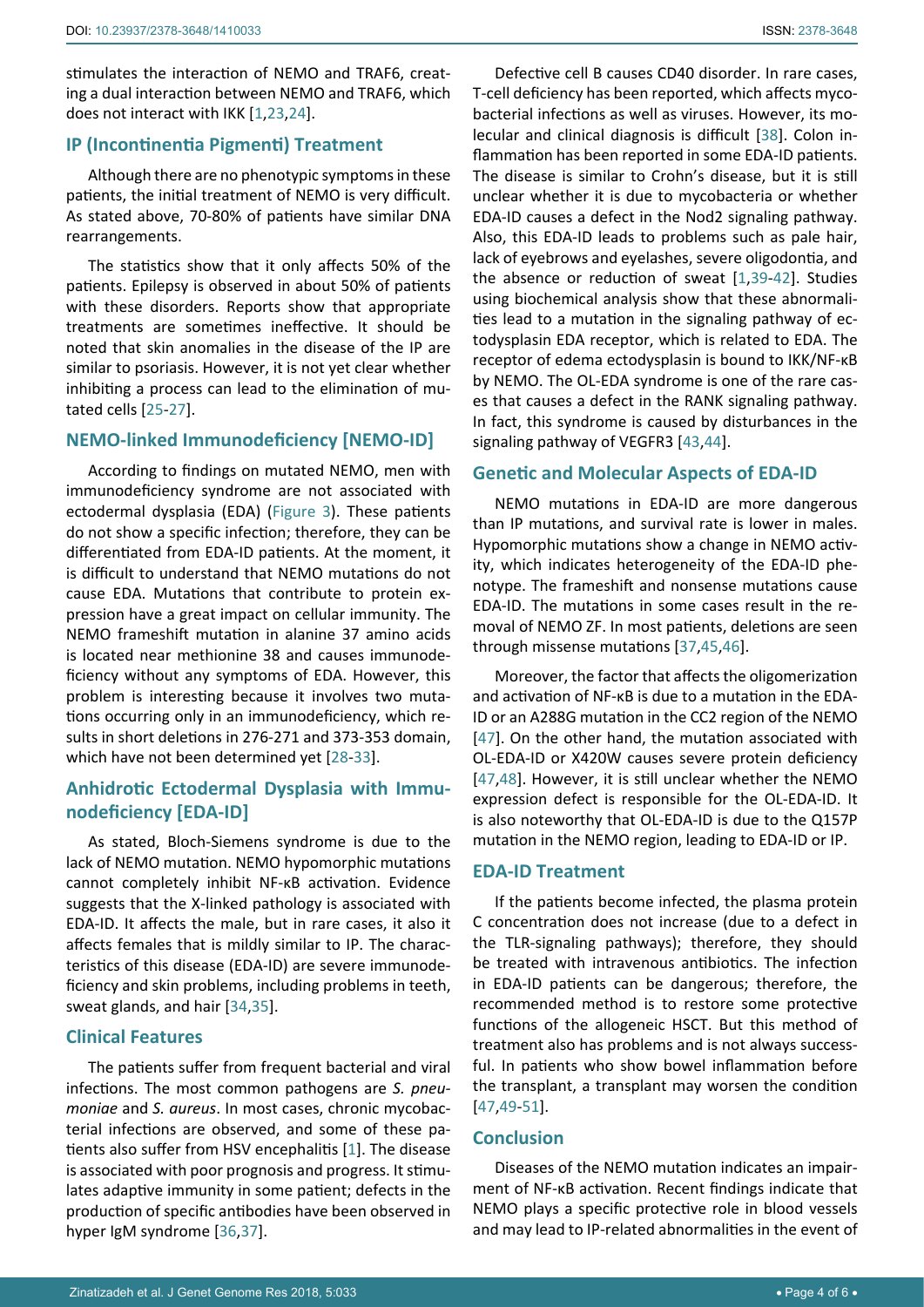its functional impairment. This provides molecular targets for new therapies. There is little information about the NEMO disease and more research is needed to further examine the syndrome.

## **Funding**

No funding was received for this review.

## **Authors' Contributions**

Mohammad Reza Zinatizadeh conceived the project, wrote the outline and first draft, integrated the appraisal, and finalized and submitted the manuscript. Zahra Masoumalinejad helped in the initiation, outline and direction, appraisal, and final approval of the manuscript. Azim Nejatizadeh contributed to the critical appraisal and final approval of the manuscript. Mohammad Shekari helped in the initiation, outline and direction, appraisal, and final approval of the manuscript. Farzaneh Parnak and Faeghe Zaree contributed to the initiation, outline and direction, appraisal, and final approval of the manuscript. All authors read and approved the final manuscript.

## **Competing Interests**

The authors declare that they have no competing interests.

#### **References**

- <span id="page-4-5"></span>1. Courtois G, Pescatore A, Gautheron J, Fusco F, Ursini MV, et al. (2016) Genetic Diseases Affecting the Canonical Pathway of NF-κB Activation. In: NF-κB-Related Genetic Diseases. Springer International Publishing, 23-47.
- <span id="page-4-0"></span>2. [Karin M, Ben-Neriah Y \(2000\) Phosphorylation meets ubiq](https://www.ncbi.nlm.nih.gov/pubmed/10837071)[uitination: The control of NF-κB activity. Annu Rev Immunol](https://www.ncbi.nlm.nih.gov/pubmed/10837071)  [18: 621-663.](https://www.ncbi.nlm.nih.gov/pubmed/10837071)
- <span id="page-4-1"></span>3. [Hayden MS, Ghosh S \(2008\) Shared principles in NF-κB](https://www.ncbi.nlm.nih.gov/pubmed/18267068)  [signaling. Cell 132: 344-362](https://www.ncbi.nlm.nih.gov/pubmed/18267068).
- <span id="page-4-2"></span>4. [Walker WH, Stein B, Ganchi PA, Hoffman JA, Kaufman PA,](https://www.ncbi.nlm.nih.gov/pubmed/1321284)  [et al. \(1992\) The v-rel oncogene: Insights into the mecha](https://www.ncbi.nlm.nih.gov/pubmed/1321284)[nism of transcriptional activation, repression, and transfor](https://www.ncbi.nlm.nih.gov/pubmed/1321284)[mation. J Virol 66: 5018-5029](https://www.ncbi.nlm.nih.gov/pubmed/1321284).
- <span id="page-4-3"></span>5. [Mattson MP, Meffert MK \(2006\) Roles for NF-κB in nerve](https://www.nature.com/articles/4401837)  [cell survival, plasticity, and disease. Cell Death and Differ](https://www.nature.com/articles/4401837)[entiation 13: 852-860](https://www.nature.com/articles/4401837).
- <span id="page-4-4"></span>6. [Kaltschmidt B, Kaltschmidt C \(2009\) NF-κB in the nervous](https://www.ncbi.nlm.nih.gov/pubmed/20066105)  [system. Cold Spring Harb Perspect Biol 1.](https://www.ncbi.nlm.nih.gov/pubmed/20066105)
- <span id="page-4-6"></span>7. [Hinz M, Scheidereit C \(2014\) The IκB kinase complex in](https://www.ncbi.nlm.nih.gov/pubmed/24375677)  [NF-κB regulation and beyond. EMBO Rep 15: 46-61.](https://www.ncbi.nlm.nih.gov/pubmed/24375677)
- <span id="page-4-7"></span>8. [Sakurai H \(2012\) Targeting of TAK1 in inflammatory disor](https://www.ncbi.nlm.nih.gov/pubmed/22795313)[ders and cancer. Trends Pharmacol Sci 33: 522-530.](https://www.ncbi.nlm.nih.gov/pubmed/22795313)
- <span id="page-4-13"></span>9. [Laplantine E, Fontan E, Chiaravalli J, Lopez T, Lakisic G,](https://www.ncbi.nlm.nih.gov/pmc/articles/PMC2760117/)  [et al. \(2009\) NEMO specifically recognizes K63-linked po](https://www.ncbi.nlm.nih.gov/pmc/articles/PMC2760117/)[ly-ubiquitin chains through a new bipartite ubiquitin-binding](https://www.ncbi.nlm.nih.gov/pmc/articles/PMC2760117/)  [domain. EMBO J 28: 2885-2895.](https://www.ncbi.nlm.nih.gov/pmc/articles/PMC2760117/)
- <span id="page-4-14"></span>10. [Cheng LE, Kanwar B, Tcheurekdjian H, Grenert JP, Mus](https://www.ncbi.nlm.nih.gov/pubmed/19375390)[kat M, et al. \(2009\). "Persistent systemic inflammation and](https://www.ncbi.nlm.nih.gov/pubmed/19375390)  [atypical enterocolitis in patients with NEMO syndrome".](https://www.ncbi.nlm.nih.gov/pubmed/19375390)  [Clin Immunol 132: 124-131.](https://www.ncbi.nlm.nih.gov/pubmed/19375390)
- <span id="page-4-15"></span>11. [Landy SJ, Donnai D \(1993\) Incontinentia pigmenti \(Bloch-Sul](https://www.ncbi.nlm.nih.gov/pmc/articles/PMC1016235/)[zberger syndrome\). J Med Genet 30: 53-59.](https://www.ncbi.nlm.nih.gov/pmc/articles/PMC1016235/)
- <span id="page-4-16"></span>12. [Berlin AL, Paller AS, Chan LS \(2002\) Incontinentia pigmen](https://www.ncbi.nlm.nih.gov/pubmed/12140463)[ti: A review and update on the molecular basis of patho](https://www.ncbi.nlm.nih.gov/pubmed/12140463)[physiology. J Am Acad Dermatol 47: 169-187.](https://www.ncbi.nlm.nih.gov/pubmed/12140463)
- <span id="page-4-8"></span>13. [Bergendal B \(2014\) Orodental manifestations in ectodermal](https://www.ncbi.nlm.nih.gov/pubmed/24719393)  [dysplasia-a review. Am J Med Genet A 164A: 2465-2471.](https://www.ncbi.nlm.nih.gov/pubmed/24719393)
- <span id="page-4-9"></span>14. [O'Doherty M, Mc Creery K, Green AJ, Tuwir I, Brosnahan](https://www.ncbi.nlm.nih.gov/pubmed/20829317)  [D \(2011\) Incontinentia pigmenti–ophthalmological observa](https://www.ncbi.nlm.nih.gov/pubmed/20829317)[tion of a series of cases and review of the literature. Br J](https://www.ncbi.nlm.nih.gov/pubmed/20829317)  [Ophthalmol 95: 11-16.](https://www.ncbi.nlm.nih.gov/pubmed/20829317)
- <span id="page-4-10"></span>15. [Meuwissen ME, Mancini GM \(2012\) Neurological findings](https://www.ncbi.nlm.nih.gov/pubmed/22564885)  [in incontinentia pigmenti; a review. Eur J Med Genet 55:](https://www.ncbi.nlm.nih.gov/pubmed/22564885)  [323-331.](https://www.ncbi.nlm.nih.gov/pubmed/22564885)
- <span id="page-4-11"></span>16. [Smahi A, Hyden-Granskog C, Peterlin B, Vabres P, Heu](https://www.ncbi.nlm.nih.gov/pubmed/8004094)[ertz S, et al. \(1994\) The gene for the familial form of incon](https://www.ncbi.nlm.nih.gov/pubmed/8004094)[tinentia pigmenti \(IP2\) maps to the distal part of Xq28. Hum](https://www.ncbi.nlm.nih.gov/pubmed/8004094)  [Mol Genet 3: 273-278.](https://www.ncbi.nlm.nih.gov/pubmed/8004094)
- <span id="page-4-12"></span>17. [Smahi A, Courtois G, Vabres P, Yamaoka S, Heuertz S, et](https://www.ncbi.nlm.nih.gov/pubmed/10839543)  [al. \(2000\) Genomic rearrangement in NEMO impairs NF-κB](https://www.ncbi.nlm.nih.gov/pubmed/10839543)  [activation and is a cause of incontinentia pigmenti. Nature](https://www.ncbi.nlm.nih.gov/pubmed/10839543)  [405: 466-472.](https://www.ncbi.nlm.nih.gov/pubmed/10839543)
- <span id="page-4-22"></span>18. [Fusco F, Mercadante V, Miano MG, Ursini MV \(2006\) Mul](https://www.ncbi.nlm.nih.gov/pubmed/16997509)[tiple regulatory regions and tissue-specific transcription ini](https://www.ncbi.nlm.nih.gov/pubmed/16997509)[tiation mediate the expression of NEMO/IKKγ gene. Gene](https://www.ncbi.nlm.nih.gov/pubmed/16997509)  [383: 99-107.](https://www.ncbi.nlm.nih.gov/pubmed/16997509)
- <span id="page-4-17"></span>19. [Fusco F, Paciolla M, Pescatore A, Lioi MB, Ayuso C, et](https://www.ncbi.nlm.nih.gov/pubmed/19603533)  [al. \(2009\) Microdeletion/duplication at the Xq28 IP locus](https://www.ncbi.nlm.nih.gov/pubmed/19603533)  [causes a de novo IKBKG/NEMO/IKKγ exon4\\_10 deletion in](https://www.ncbi.nlm.nih.gov/pubmed/19603533)  [families with Incontinentia Pigmenti. Hum Mutat 30: 1284-](https://www.ncbi.nlm.nih.gov/pubmed/19603533) [1291.](https://www.ncbi.nlm.nih.gov/pubmed/19603533)
- 20. [Fusco F, D'Urso M, Miano MG, Ursini MV \(2010\) The LCR](https://www.ncbi.nlm.nih.gov/pmc/articles/PMC2850423/)  [at the IKBKG locus is prone to recombine. Am J Hum Genet](https://www.ncbi.nlm.nih.gov/pmc/articles/PMC2850423/)  [86: 650-652.](https://www.ncbi.nlm.nih.gov/pmc/articles/PMC2850423/)
- <span id="page-4-18"></span>21. [Fusco F, Paciolla M, Napolitano F, Pescatore A, D'Addario](https://www.ncbi.nlm.nih.gov/pubmed/22121116)  [I, et al. \(2012\) Genomic architecture at the Incontinentia](https://www.ncbi.nlm.nih.gov/pubmed/22121116)  [Pigmenti locus favours de novo pathological alleles through](https://www.ncbi.nlm.nih.gov/pubmed/22121116)  [different mechanisms. Hum Mol Genet 21: 1260-1271.](https://www.ncbi.nlm.nih.gov/pubmed/22121116)
- <span id="page-4-19"></span>22. [Conte MI, Pescatore A, Paciolla M, Esposito E, Miano MG,](https://www.ncbi.nlm.nih.gov/pubmed/24339369)  [et al. \(2014\) Insight into IKBKG/NEMO locus: report of new](https://www.ncbi.nlm.nih.gov/pubmed/24339369)  [mutations and complex genomic rearrangements leading](https://www.ncbi.nlm.nih.gov/pubmed/24339369)  [to incontinentia pigmenti disease. Hum Mutat 35: 165-177.](https://www.ncbi.nlm.nih.gov/pubmed/24339369)
- <span id="page-4-20"></span>23. [Fusco F, Bardaro T, Fimiani G, Mercadante V, Miano MG,](https://www.ncbi.nlm.nih.gov/pubmed/15229184)  [et al. \(2004\) Molecular analysis of the genetic defect in a](https://www.ncbi.nlm.nih.gov/pubmed/15229184)  [large cohort of IP patients and identification of novel NEMO](https://www.ncbi.nlm.nih.gov/pubmed/15229184)  [mutations interfering with NF-κB activation. Hum Mol Genet](https://www.ncbi.nlm.nih.gov/pubmed/15229184)  [13: 1763-1773.](https://www.ncbi.nlm.nih.gov/pubmed/15229184)
- <span id="page-4-21"></span>24. [Rushe M, Silvian L, Bixler S, Chen LL, Cheung A, et al.](https://www.ncbi.nlm.nih.gov/pubmed/18462684)  [\(2008\) Structure of a NEMO/IKK-associating domain re](https://www.ncbi.nlm.nih.gov/pubmed/18462684)[veals architecture of the interaction site. Structure 16: 798-](https://www.ncbi.nlm.nih.gov/pubmed/18462684) [808.](https://www.ncbi.nlm.nih.gov/pubmed/18462684)
- <span id="page-4-23"></span>25. [Chen CJ, Han IC, Tian J, Muñoz B, Goldberg MF \(2015\)](https://www.ncbi.nlm.nih.gov/pubmed/25695859)  [Extended follow-up of treated and untreated retinopathy](https://www.ncbi.nlm.nih.gov/pubmed/25695859)  [in incontinentia pigmenti: Analysis of peripheral vascular](https://www.ncbi.nlm.nih.gov/pubmed/25695859)  [changes and incidence of retinal detachment. JAMA Oph](https://www.ncbi.nlm.nih.gov/pubmed/25695859)[thalmol 133: 542-548.](https://www.ncbi.nlm.nih.gov/pubmed/25695859)
- 26. [Wolf DS, Golden WC, Hoover-Fong J, Applegate C, Cohen](https://www.ncbi.nlm.nih.gov/pubmed/24682289)  [BA, et al. \(2015\) High-dose glucocorticoid therapy in the](https://www.ncbi.nlm.nih.gov/pubmed/24682289)  [management of seizures in neonatal incontinentia pigmen](https://www.ncbi.nlm.nih.gov/pubmed/24682289)[ti: A case report. J Child Neurol 30: 100-106.](https://www.ncbi.nlm.nih.gov/pubmed/24682289)
- <span id="page-4-24"></span>27. [Pizzamiglio MR, Piccardi L, Bianchini F, Canzano L, Paler](https://www.ncbi.nlm.nih.gov/pubmed/24489960)[mo L, et al. \(2014\) Incontinentia pigmenti: Learning disabil](https://www.ncbi.nlm.nih.gov/pubmed/24489960)[ities are a fundamental hallmark of the disease. PLoS One](https://www.ncbi.nlm.nih.gov/pubmed/24489960) [29: e87771.](https://www.ncbi.nlm.nih.gov/pubmed/24489960)